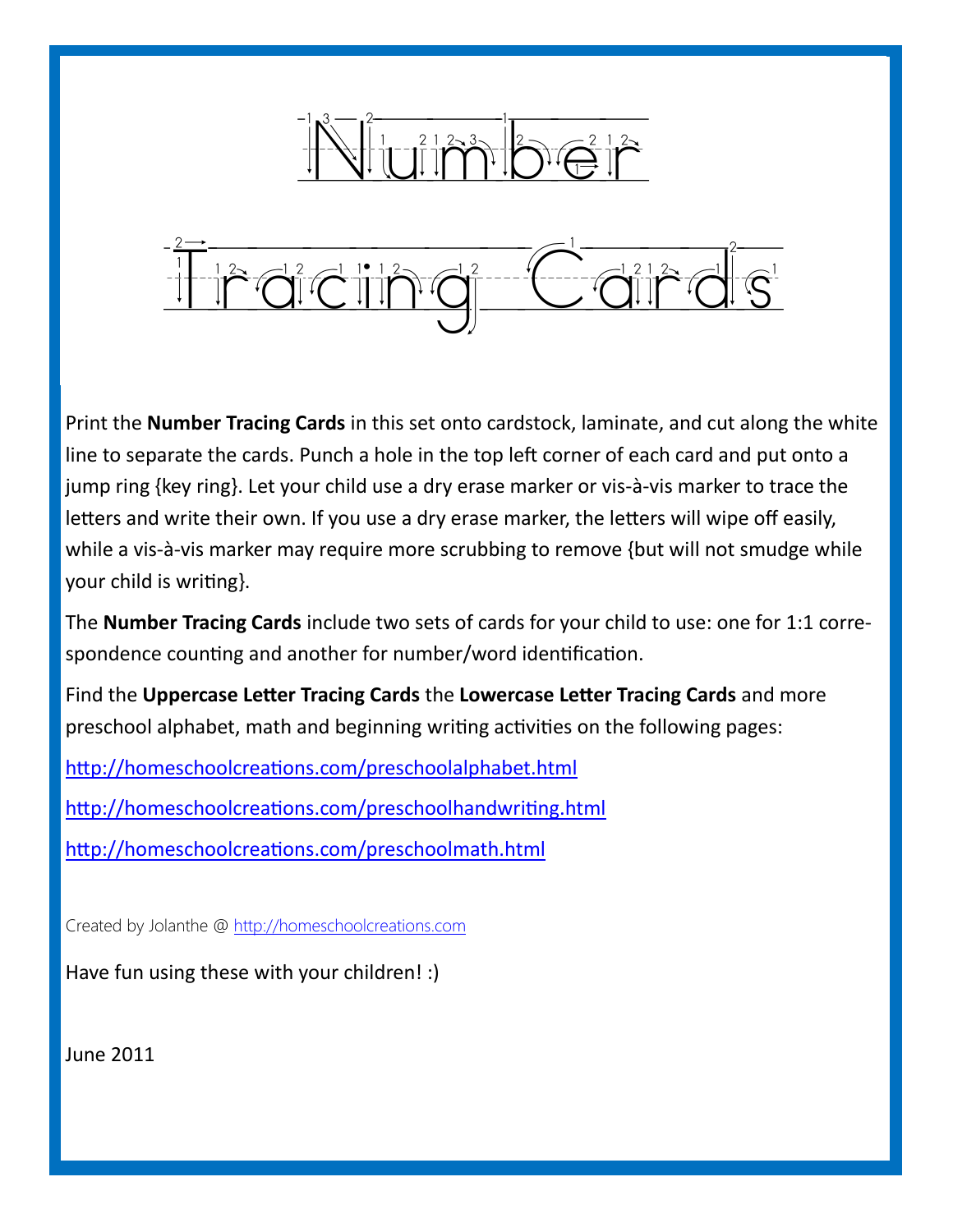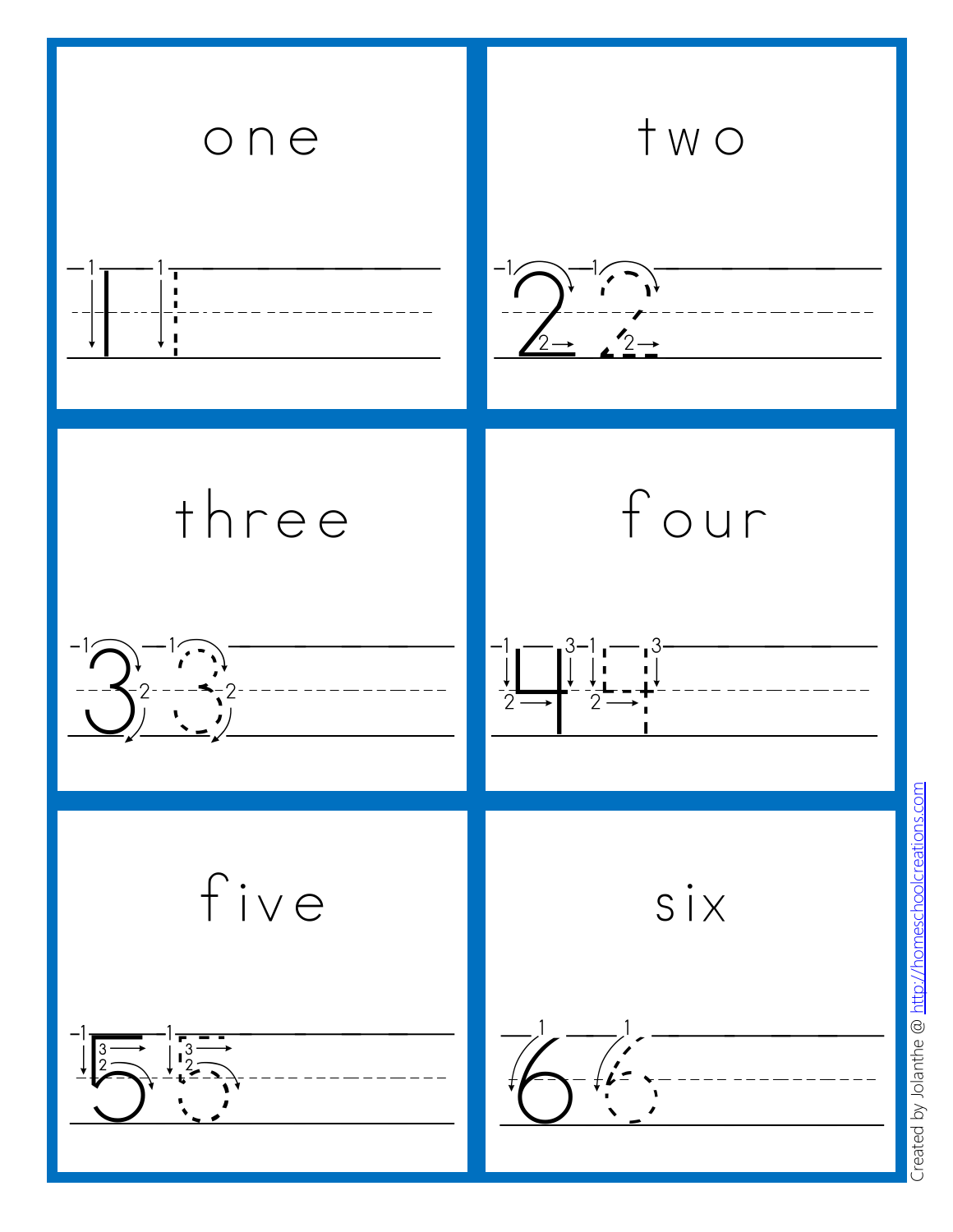

reated by Jolanthe @ http://homeschoolcreations.com Created by Jolanthe @ [http://homeschoolcreations.com](http://homeschoolcreations.blogspot.com)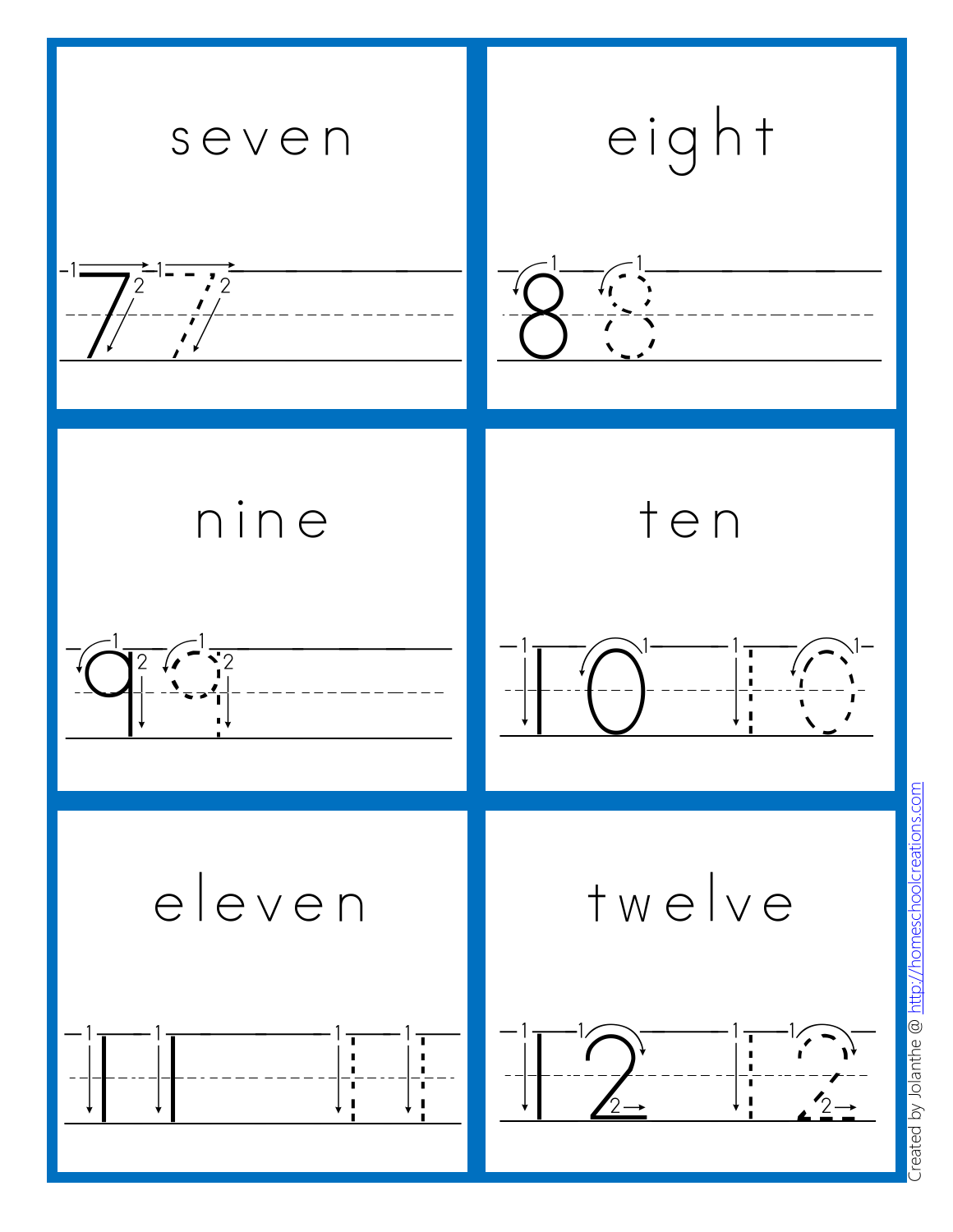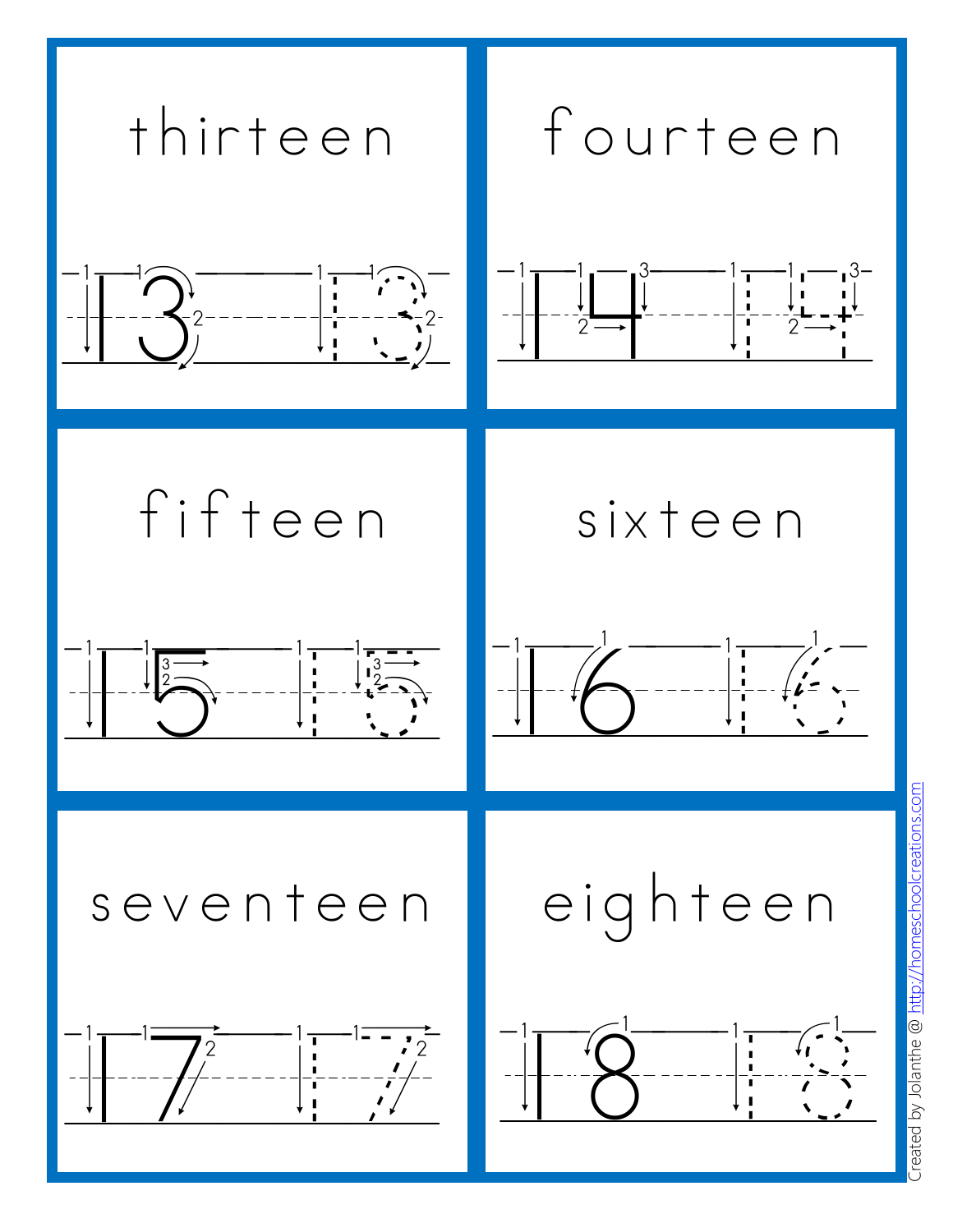

Created by Jolanthe @ Created by Jolanthe @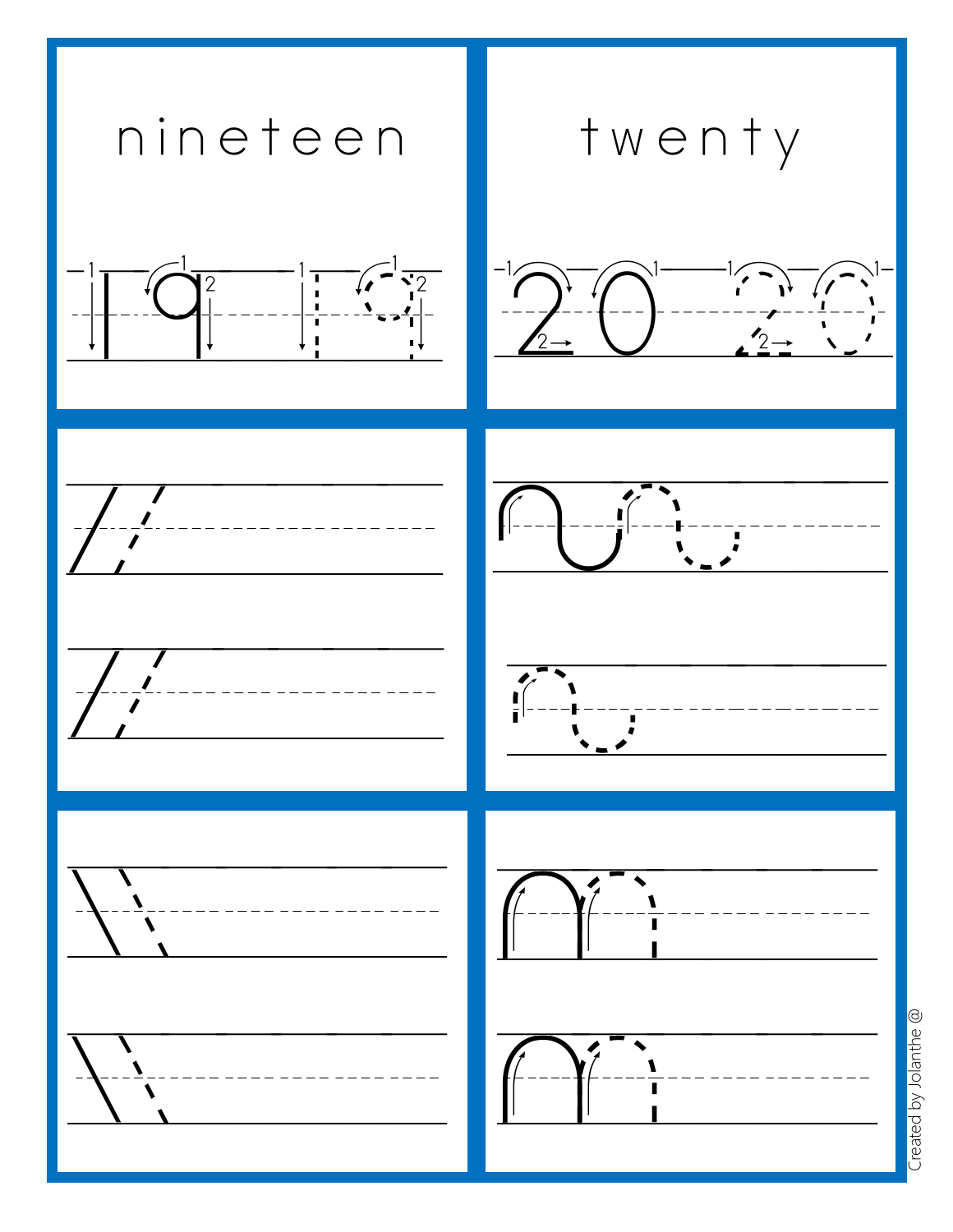

Created by Jolanthe @ Created by Jolanthe @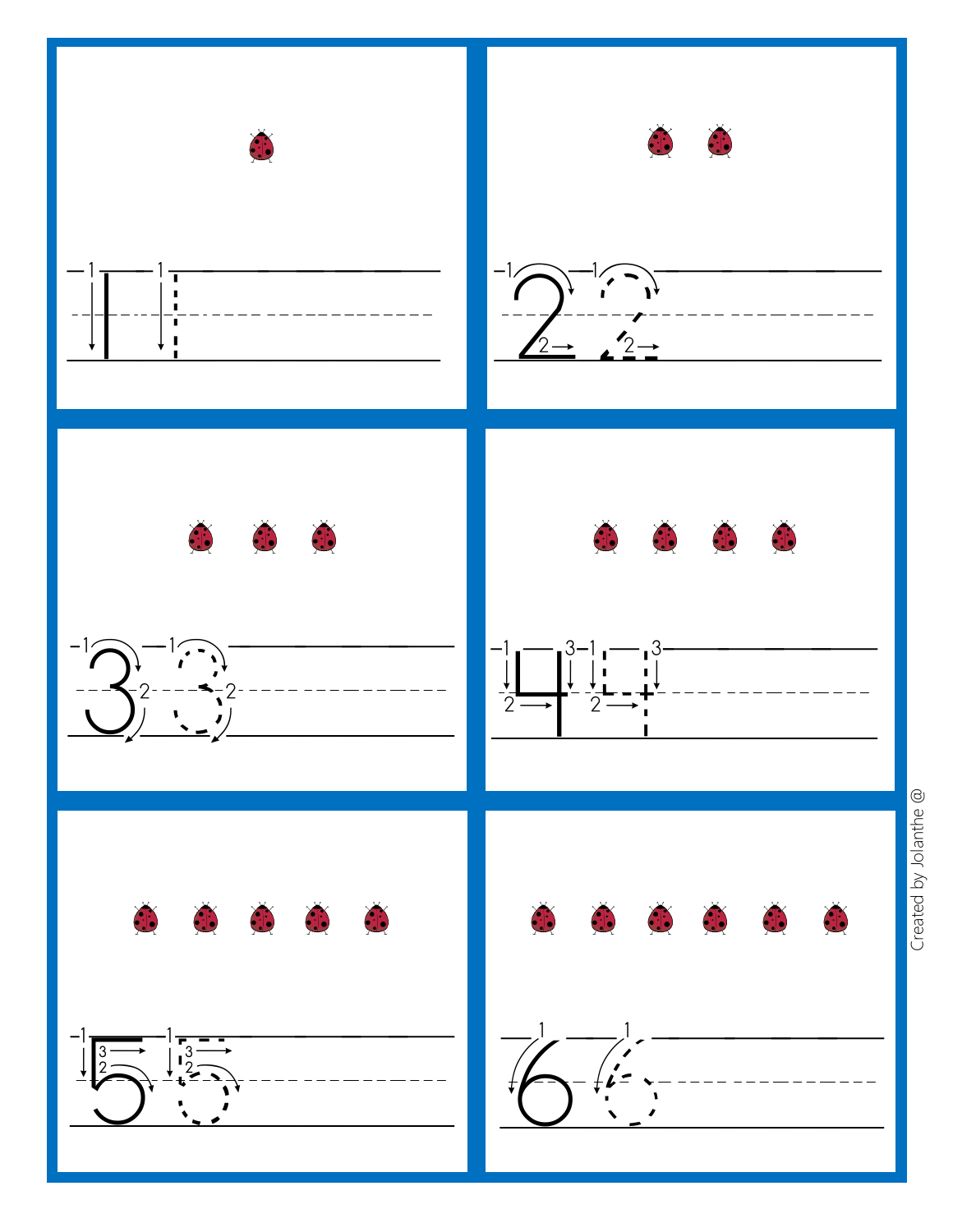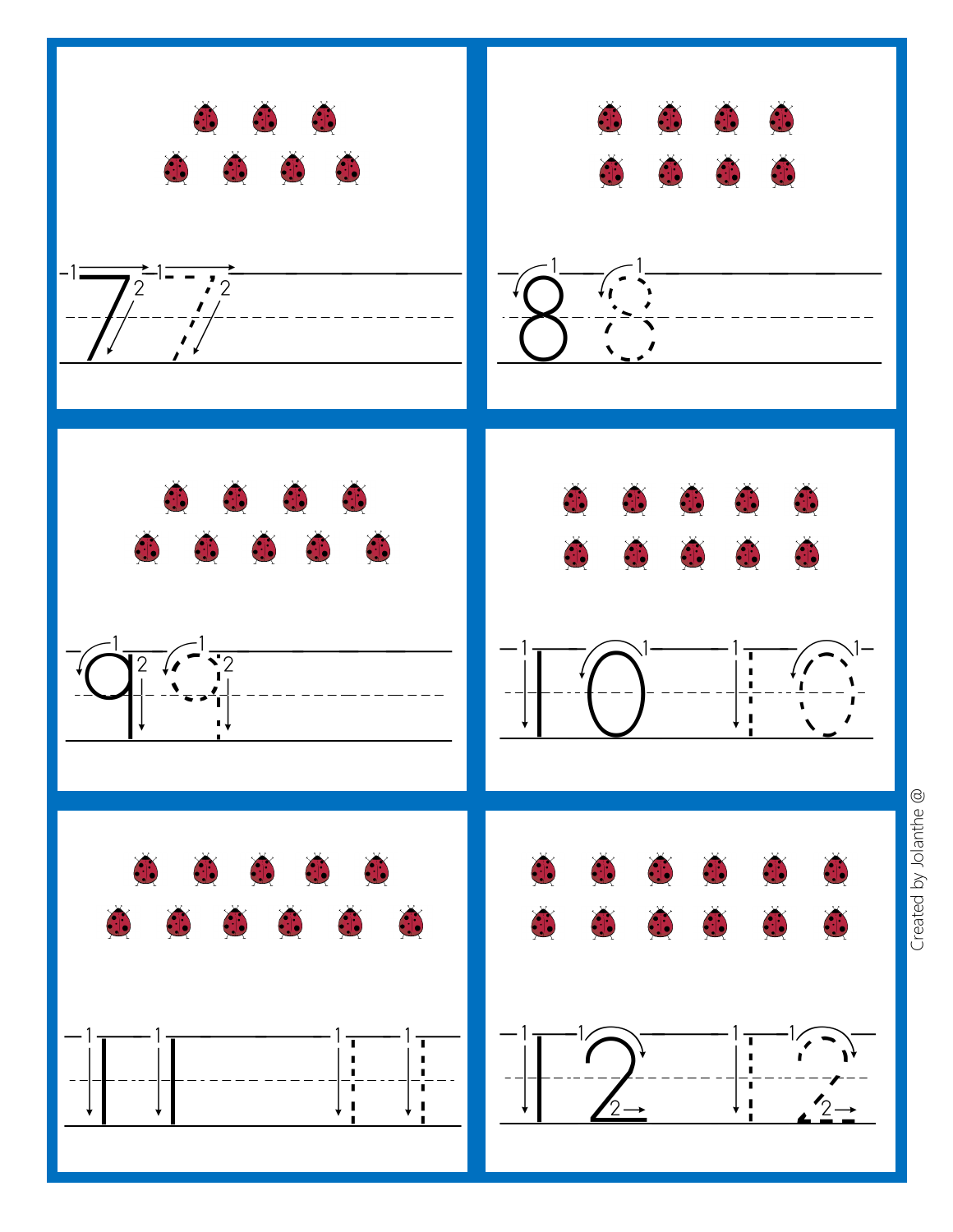